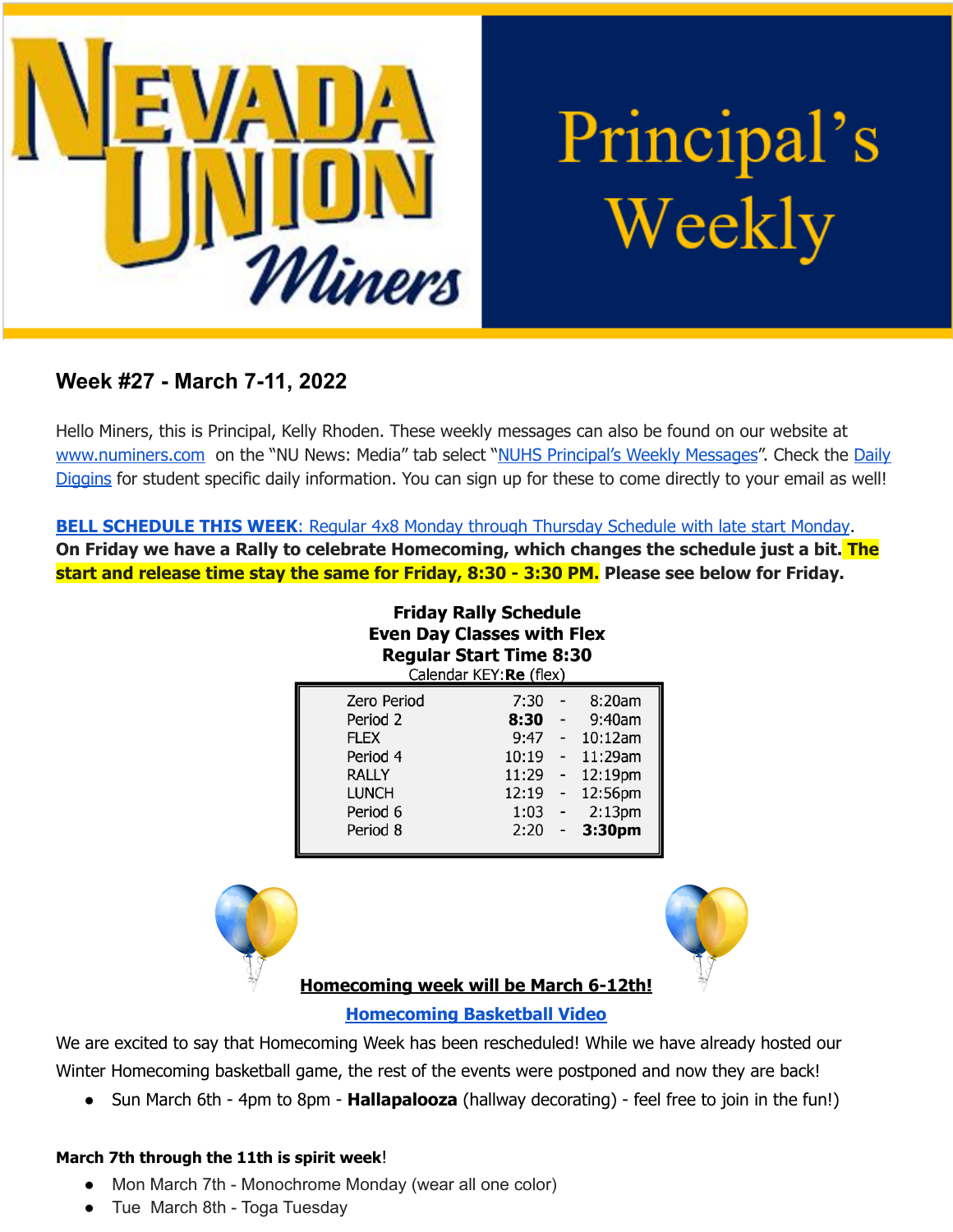- Wed March 9th Anything but a backpack day (use something unique to carry your school supplies)
- Thur March 10th Country vs Country Club (ex: cowboy hats or tennis skirts)
- Fri March 11th White out day (for the black light rally) Rally schedule and Powder Puff Game!!!!
- Sat March 12th Homecoming Dance (decorations 9-12, dance 6-9)
- Friday night 3/11 is the **powder puff game**! Come cheer on our junior and senior girls! Plus at halftime watch a wonderful cheer performance from our junior and senior boys!
- Saturday night 3/12 is the **Homecoming dance** from 6-9pm! The theme is Met Gala, and you can buy your tickets before school and at lunch from March 1st until March 10th! It's gonna be a great week Miners!

### **Dance ticket sales:**

○ March 7-10 before school and during lunch in J200a (\$20)

#### **CELEBRATION OF LIFE FOR SADIE KINSETH:**

Tuesday, March 8th at 6PM in the Baggett Theatre Sadie was a well respected and cherished English teacher at Nevada Union and a team member of the Humanities Academy. Everyone is welcome.

#### **DISTRICT BOARD MEETING:**

Wednesday, March 9th at 6PM in the Don Baggett Theatre Board [Agendas](https://simbli.eboardsolutions.com/SB_Meetings/SB_MeetingListing.aspx?S=36030345)

#### **SITE [COUNCIL:](https://nevadaunion.njuhsd.com/Information/Site-Council/index.html)**

Thursday, March 10th at 4PM in J204 Open to the Public for anyone that wants to join us.

**COVID TESTING:** The testing resource information is on our website [homepage](https://nevadaunion.njuhsd.com/index.html). We are still testing twice weekly in the Wrestling Gym for asymptomatic cases, staff, athletics, and after school programs.

**YEARBOOKS:** It's been a wild ride so far! Your yearbook staff is capturing all of it in the pages of the 2022 Prospector yearbook. Reserve your discounted copy now before it sells out! Visit [YearbookOrderCenter.com](https://www.yearbookordercenter.com/jobSearch/displayHome) to get ready for friends' signatures and forever memories of this school year.

#### **ATHLETICS:**

#### NUHS Athletics [Schedules](https://nevadaunion.njuhsd.com/Athletics/Sports-Calendar--Schedules/index.html)

**Spring Sports** are beginning to organize! If you haven't already registered for a spring sport, now is the time to do so. Please see How to [Register](https://nevadaunion.njuhsd.com/Athletics/How-to-Register-For-a-Sport/index.html) for a Sport under the Athletics tab on the NU website: a sports physical and an approved FamilyID.com registration are both necessary to practice. If you already have an approved registration on file, please edit and add the new sport keeping in mind that you can only register for one sport per season.

Athletic [Registration:](https://nevadaunion.njuhsd.com/Athletics/How-to-Register-For-a-Sport/index.html) Make sure you register your student to participate in sports now and in the future. This registration must be completed annually.